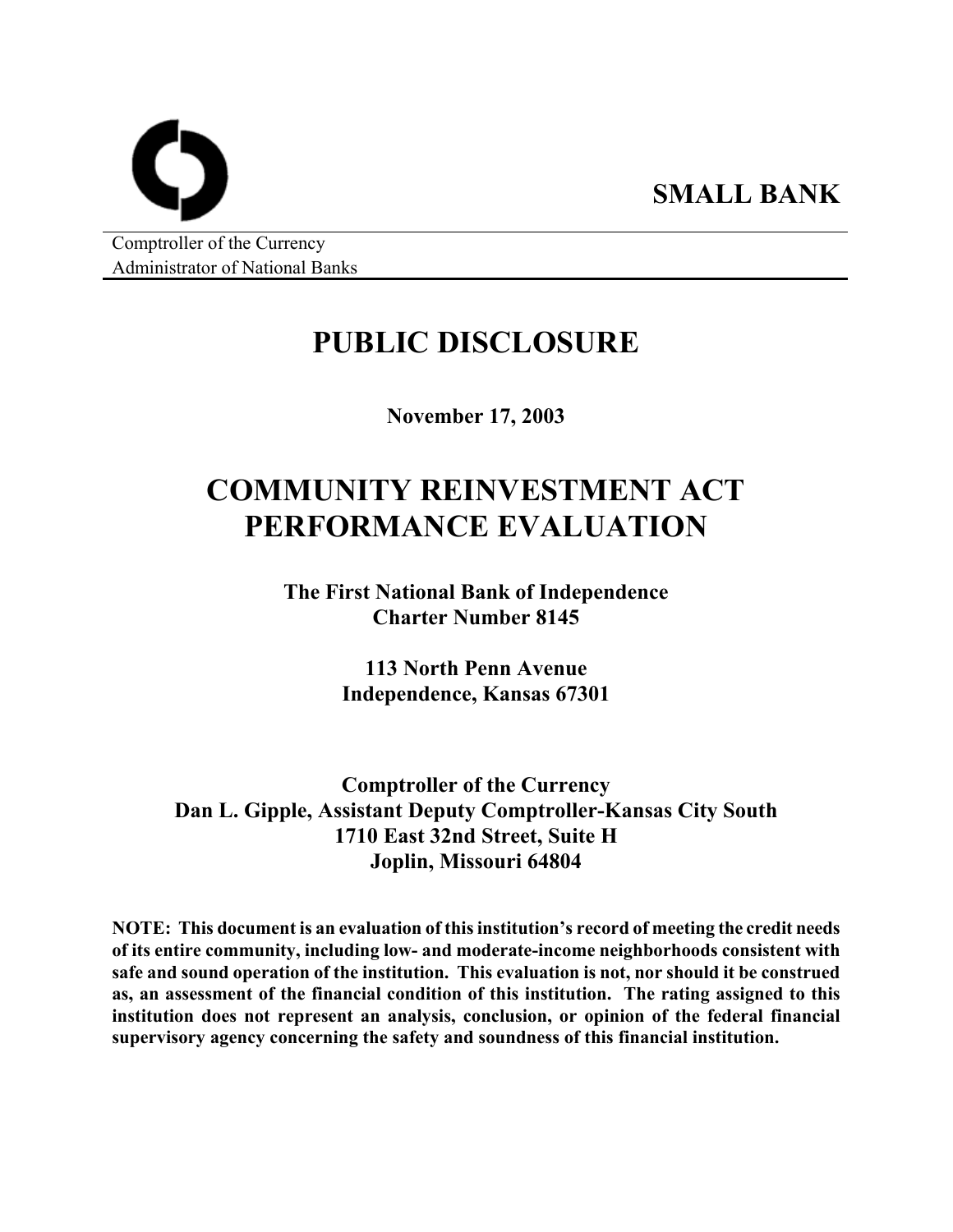# **INSTITUTION'S CRA RATING The First National Bank of Independence (FNB) is rated satisfactory.**

Examiners reviewed a sample of 20 loans for each of the bank's primary product types originated in the assessment area (AA) since the previous CRA examination through December 31, 2002 to assess the bank's performance. Consumer installment, 1-4 family real estate, and commercial real estate are the bank's primary loan products representing approximately 80% by number and 76% by dollar amounts of total loans outstanding since the last CRA examination. The bank's performance is assessed in comparison to demographics from the 1990 U.S. Census data.

## **FNB has a good record of lending to individuals of different incomes and businesses of different sizes.**

The distribution of consumer installment loans reflects a good penetration to low- and moderateincome borrowers, considering 17% of households are below the poverty level. Lenders originated 40% by number and 35% by dollar to low-income individuals compared to the demographic data of 27% of households in the AA designated as low income. Lenders originated 20% by number and 10% by dollar to moderate-income individuals relative to demographic information of 17% of households in the AA designated as moderate-income.

The distribution of 1-4 family real estate loans reflects a satisfactory penetration of low-and moderate-income borrowers, considering 12% of families in the AA are below the poverty level, and the bank sells a majority of all fixed rate mortgages into the secondary market. Lenders originated 5% by number and 3% by dollar to low-income and 15% by number and 11% by dollar to moderate-income individuals. This compares reasonably to demographic data, which indicates 20% and 19% of families in the AA are designated as low- and moderate-income, respectively.

The distribution of commercial credit reflects an excellent penetration of businesses with less than \$1 million in annual gross revenues. Commercial real estate credit distribution is centered solely in small business, with 100% of all loans by number and dollar to businesses with less than \$1 million in annual gross revenues. Lending to small businesses far exceeds the demographic information of 73% for small businesses.

#### **FNB originated a majority of its loans in the AA**.

FNB originated 85% by number and 51% by dollar amount within its AA for consumer installment, 1-4 family real estate, and commercial real estate loans. The lower percentage by dollar is a result of higher dollar commercial real estate loans originated in Colorado.

#### **FNB's average loan-to-deposit ratio since the last examination was excellent.**

The bank's average loan-to-deposit ratio over the past 15 quarters exceeds the standards for satisfactory performance. The bank's average ratio of 89% surpasses the ratios of similarly situated banks in the AA. Competing banks' ratios ranged from 47% to 77%.